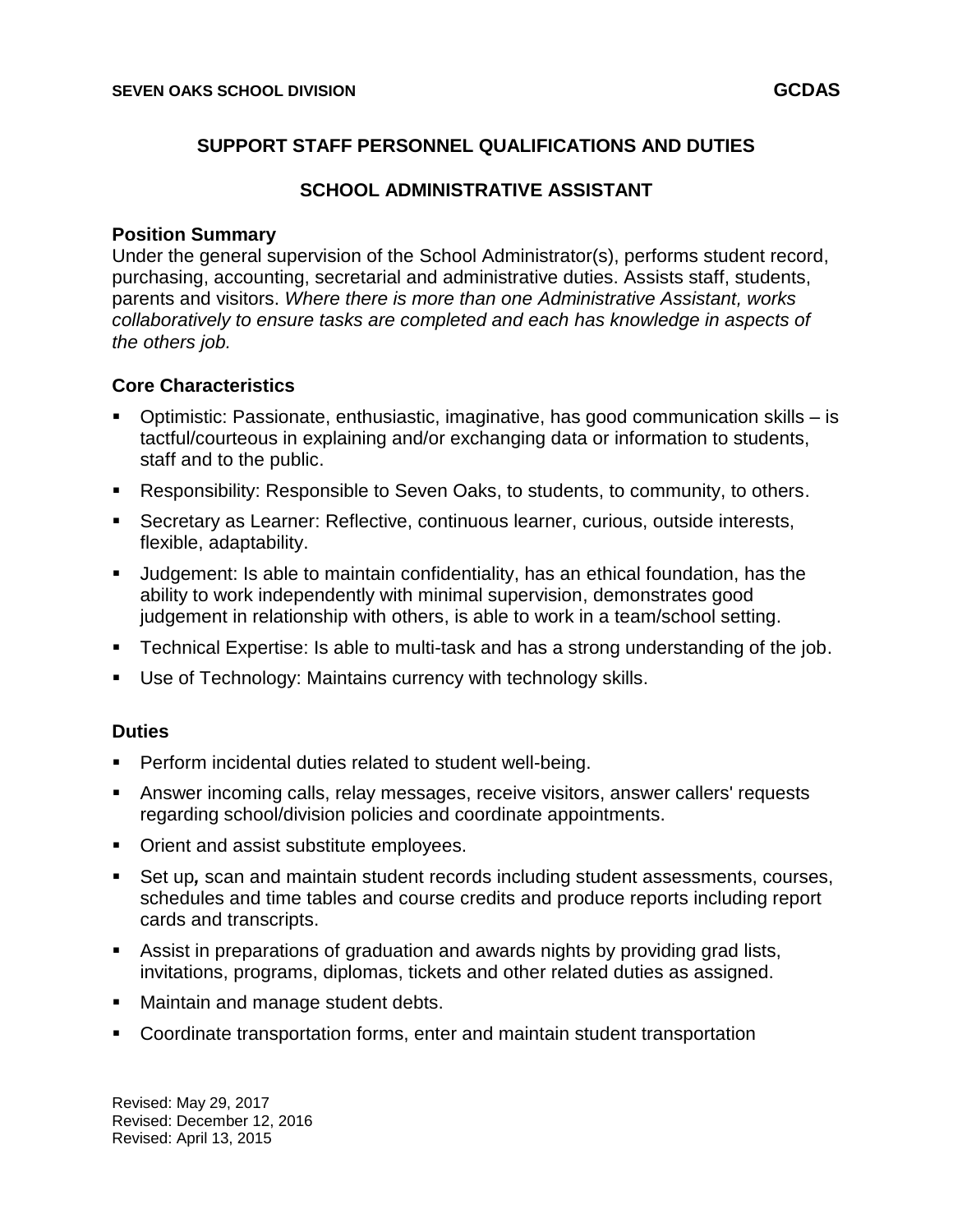#### **SEVEN OAKS SCHOOL DIVISION GCDAS**

information, collect and balance transportation fee payments, maintain field trips and Technology, Arts and Sports information.

- Set up and maintain school operating budget and school fund accounts, issue cheques, journal entries, vouchers, receipts and prepare bank deposits, GST rebates and reimbursement claims.
- Reconcile cash receipts, cash disbursements and bank statements.
- **Prepare and manage purchase orders, maintain files, cross-check packing slips** against purchase orders, check back orders, review invoices for correct charges, scan documentation and coordinate invoices for approval by Administrator for payment.
- **Prepare reports as may be required.**
- **Produce data for Manitoba Education.**
- **Prepare and maintain records, statistical reports such as fire drills, maintenance** requisitions, Divisional Calendar of Events and school website.
- Compose and word process items such as routine correspondence, tests, newsletters, teacher evaluations, diplomas, student and teacher information handbooks.
- **Prepare reports such as weekly and semi-monthly employee management reports** and maintain the absence management system.
- **Receive calls from parents regarding their child's attendance, record student** attendance in the Division's attendance management software. Call parents when their child is absent and prior notice has not been received by the school. Prepare and send student attendance forms.
- **Record reason for absence on student attendance system and advise teacher.**
- **If Its and record names of students leaving school.**
- **Train new employees and substitutes.**
- Organize and maintain office files.
- Open, sort and direct incoming mail.
- **Order, maintain and distribute supplies, stamps, bus tickets/passes.**
- Assess equipment problems and coordinate repair.
- Organize and maintain detailed records of school inventory such as all equipment, computers, office machines, paper and office supplies.
- Run inventory reports.
- Coordinate clerical aspects of events, school photo days, distribution of photos, immunization forms, applications for transportation, field trips, graduation, student

Revised: May 29, 2017 Revised: December 12, 2016 Revised: April 13, 2015